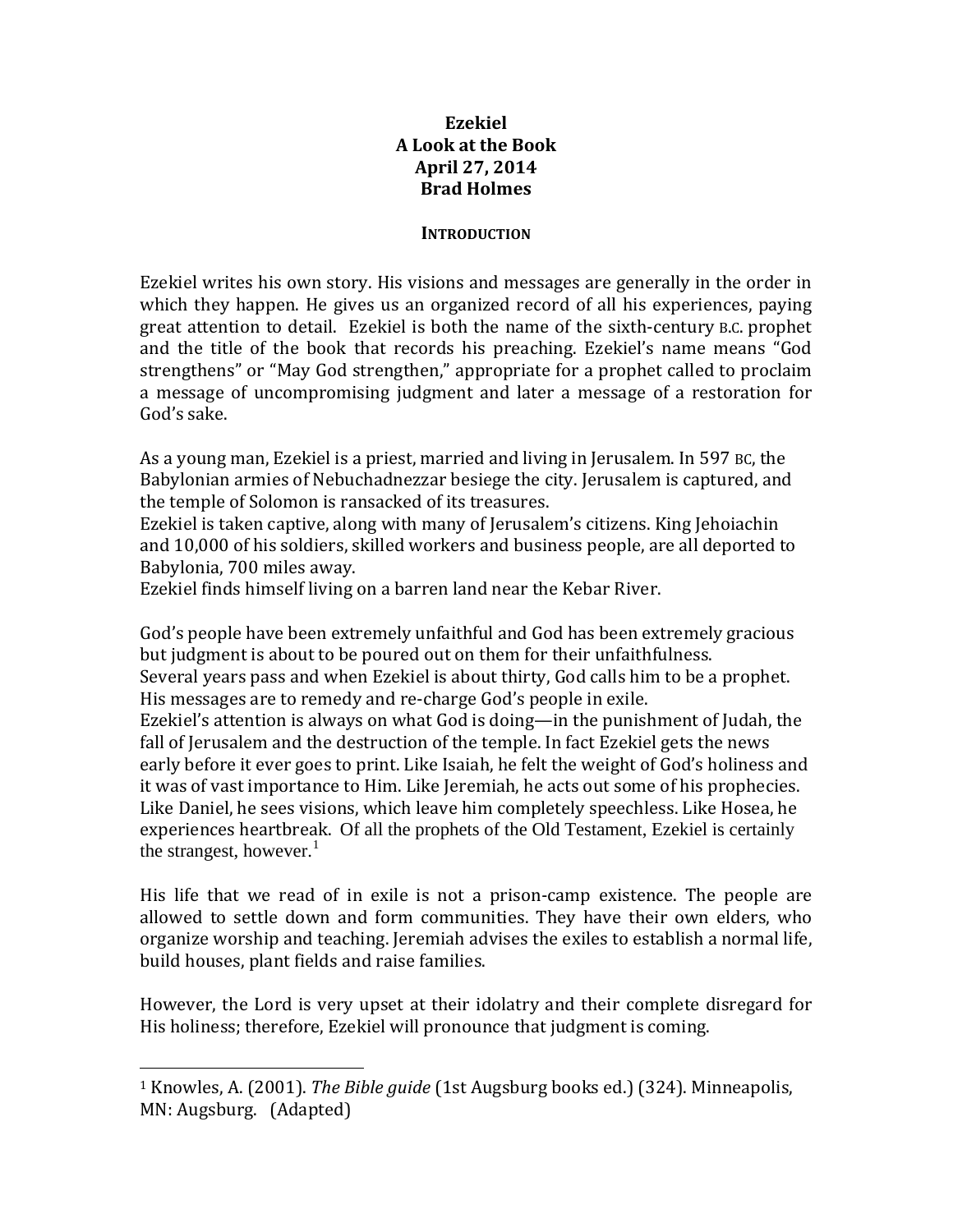The judgment given in Ezekiel is completely overwhelming. Sometimes as we read these prophets the language seems somewhat crude and certainly harsh to our modern ear. But we can learn so much about our God if we'll stop and listen to what He's wanting to teach us in His word. I think of what Paul said in Romans, "behold the kindness and the severity of God."

We love to talk about His kindness don't we? We love sermons about his grace and mercy towards us, but when we hear the harsh punishment proclaimed by prophets like Ezekiel we bristle. We don't like to consider the severity of our God.

Make no mistake our God is good and kind beyond on comprehension, but there is severe judgment reserved for those who reject His love and chase after other gods.

Both are encompassed and abundantly evident within the great work of Ezekiel.

## **1. Call of the Prophet (Chapter 1:13, 28, 2:17)**

- *a. God with Him. (1:3)*
	- *The hand of the Lord came upon Him*. God's hands are unmistakable. Ezekiel knew he was in God's grip. He felt the mighty hand of God take hold of him. In this great commission of Ezekiel's prophetic ministry to go and prophesy against a rebellious people we see God is with Him. Echoed many years later in the great commission to Jesus' disciples, we are assured He too would be with ‐ them until the end.
	- *The Spirit indwelled him (2:1)* ‐

The prophet filled with the spirit of God was given the difficult task of proclaiming the truth of God's impending judgment on Judah and other Gentile nations. Undoubtedly, his best efforts would have been futile to such stiff‐necked people apart from God's Spirit empowering Him for the task. We too, can only accomplish God's will from the indwelling power of God's Spirit.

God wasn't just with Ezekiel, he put his word in him.

#### *b. God's Word in Him. ( 2:8, 3:13,10)*

‐ God gives his word to Ezekiel, he tells him to eat it and though it's full of words of sorrow it tastes as sweet as honey. But, then God says something crucial. Let my words sink deep into your heart first. Listen to them carefully before you go and share them. This is a reminder for you and me as well. Before we speak into someone else's life, before we open our mouths to speak, we had better make sure we fill ourselves with God's word and let it sink deep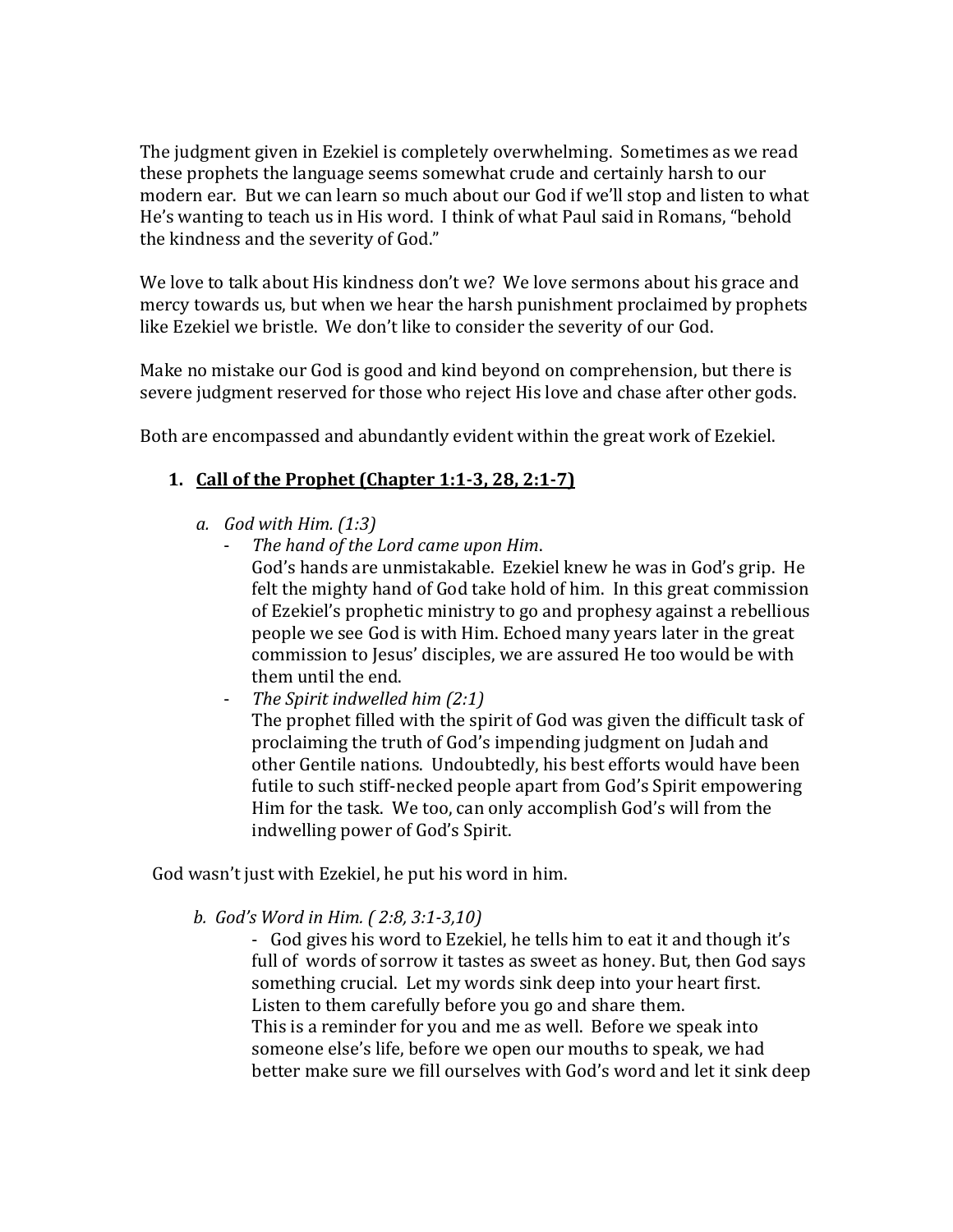into our hearts and nourish us – enrich us – before we open our mouths.

God was with Ezekiel, He put His Word in Ezekiel, but He would work through Ezekiel as well.

 *c. God Working Through Him. (3:1621)*

- "Watchman" is used several times of prophets (cf. Isa. 56:10; Jer. 6:17; Hosea 9:8). Watchmen were stationed on city walls, hilltops, or specially designed watchtowers. A watchman was to be on the alert for approaching enemies and warn the city's people of any impending attack. This gave city dwellers outside the walls an opportunity to seek protection and gave the people time to secure the gates and man the defenses.

Similarly, as God's watchman, Ezekiel was responsible for sounding the **warning** of impending judgment to Israel. He was to warn both the **wicked** (Ezek. 3:18–19) and the righteous (vv. 20–21).2

We, like Ezekiel, carry the responsibility of warning those under God's wrath that disaster is eminent. *How then will they call on Him in whom they have not believed? How will they believe in Him whom they have not heard? And how will they hear without a preacher?*

# **2. Condemnation of the People (424)**

One of the things I find most interesting, though, is his bizarre prophetic sign‐ acts. Sign‐acts refer to the way the prophet embodies and dramatizes a particular prophetic message.

\*Lying on his side for a number of days, then switching to the other side, symbolic of the number of years of exile for both Israel and Judah (4:4‐8)

\*Cooking food over human excrement, symbolizing that in exile the people will eat 'unclean' food (4:9‐15)

\*Cutting, weighing, binding, and burning his own hair, symbolizing those who will be taken away, the remnant, etc. (5:1‐4)

\*Packing his luggage for exile (12:1‐7)

a. Judah

‐ Idolatry in the temple (8:1‐17) Retell Story

<sup>2</sup> Dyer, C. H. (1985). Ezekiel. In J. F. Walvoord & R. B. Zuck (Eds.), *The Bible Knowledge Commentary: An Exposition of the Scriptures* (J. F. Walvoord & R. B. Zuck, Ed.) (Eze 3:16–19). Wheaton, IL: Victor Books. . (Adapted)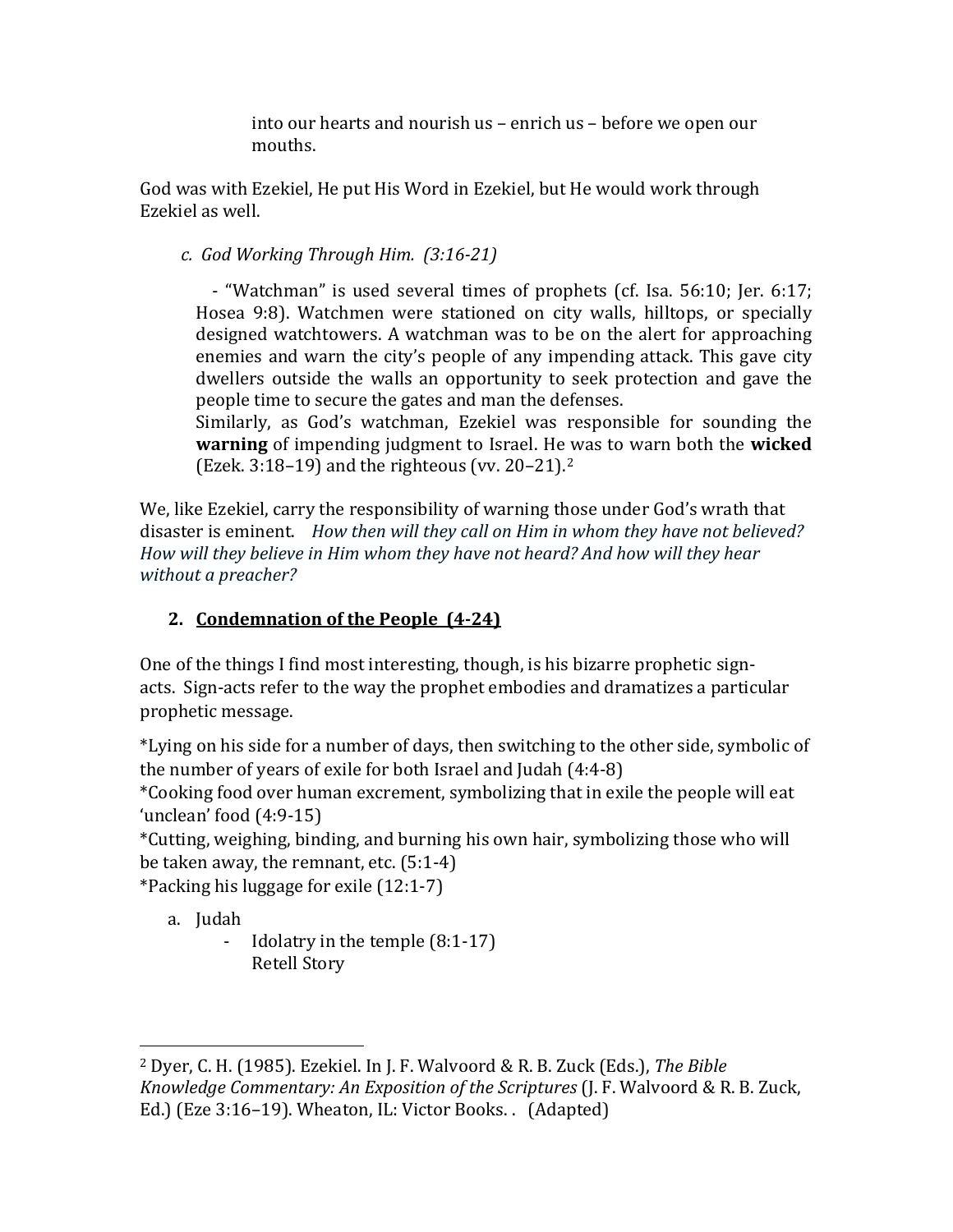In his bestseller *The Reason for God*, Keller further develops this line of thought, showing the reader examples of the "particular kinds of brokenness and damage" caused by idolatry:

If you center your life and identity on your spouse or partner, you will be emotionally dependent, jealous, and controlling. The other person's problems will be overwhelming to you.

If you center your life and identity on your family and children, you will try to live your life through your children until they resent you or have no self of their own. At worst, you may abuse them when they displease you.

If you center your life and identity on your work and career, you will be a driven workaholic and a boring, shallow person. At worst you will lose family and friends and, if your career goes poorly, develop deep depression.

If you center your life and identity on money and possessions, you'll be eaten up by worry or jealousy about money. You'll be willing to do unethical things to maintain your lifestyle, which will eventually blow up your life.

If you center your life and identity on pleasure, gratification, and comfort, you will find yourself getting addicted to something. You will become chained to the "escape strategies" by which you avoid the hardness of life.

If you center your life and identity on relationships and approval, you will be constantly overly hurt by criticism and thus always losing friends. You will fear confronting others and therefore will be a useless friend.

If you center your life and identity on a "noble cause," you will divide the world into "good" and "bad" and demonize your opponents. Ironically, you will be controlled by your enemies. Without them, you have no purpose.

If you center your life and identity on religion and morality, you will, if you are living up to your moral standards, be proud, self‐righteous, and cruel. If you don't live up to your moral standards, your guilt will be utterly devastating.<sup>3</sup>

The consequences of idolatry in our lives is complete and utter destruction. The same was true for Israel. It cost them everything….including the very presence of God's glory. (chapter 10)

‐ False Prophets

- ‐ Jerusalem A useless vine
- ‐ An unfaithful wife
- ‐ Jerusalem worse than a prostitute

Ezekiel had a very difficult calling. Pronouncing judgment continually and becoming a physical example at times of the suffering had to be unbelievably taxing on the prophet.

<sup>3</sup> Tim Keller, The Reason for God (Dutton, 2008), pp. 275‐276, and Tim Keller,

<sup>&</sup>quot;Talking About Idolatry in a Postmodern Age," www.thegospelcoalition.org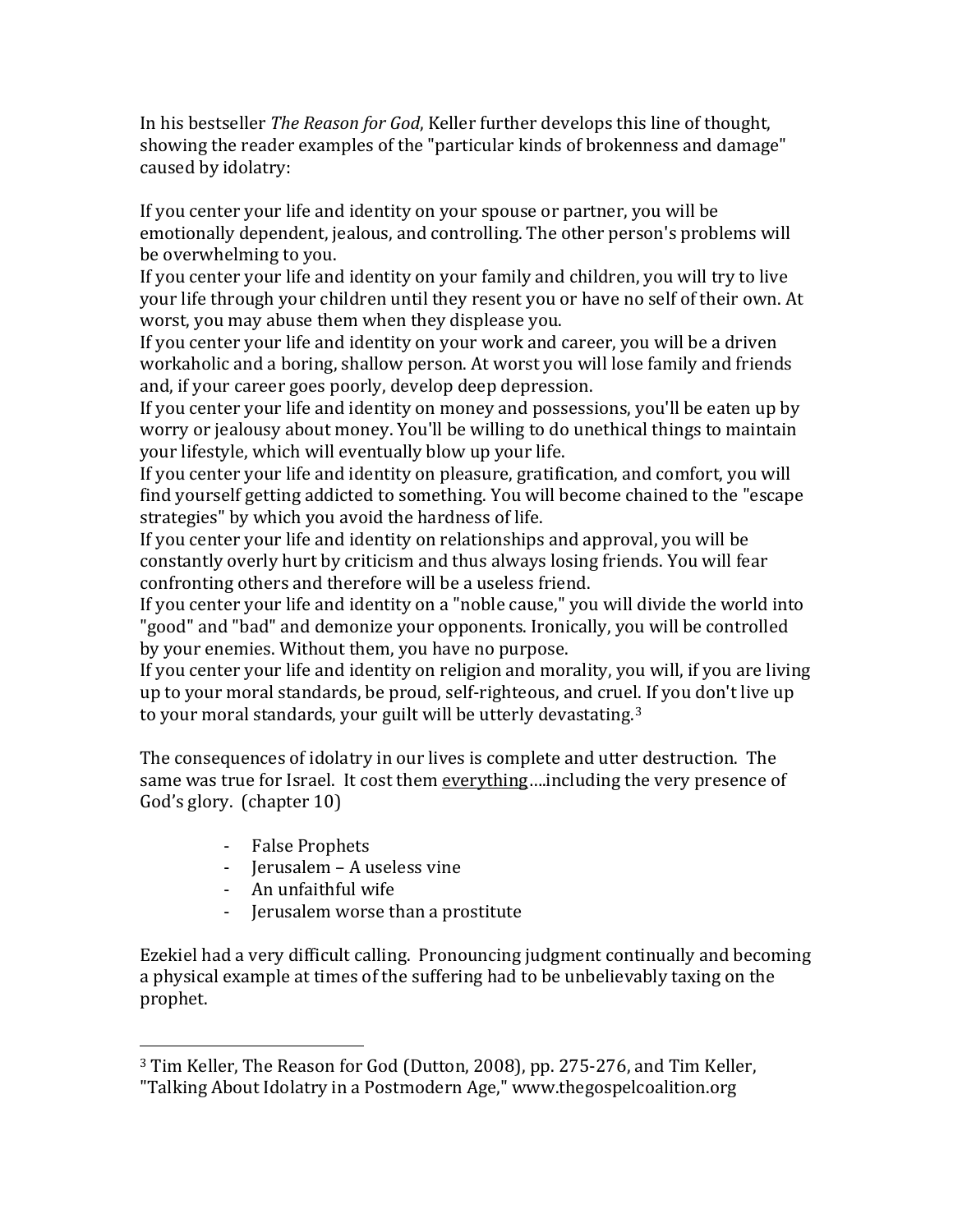In all of this, Ezekiel is a picture of these terrible events….he often acts out these signs. One that is particularly terrible is found in chapter 24:15‐24. Look at it with me.

Often in our suffering, in our loss, in our hardship we experience the greatest platform to reflect God's glory....that they may know that He is the Lord their God.

- b. Gentile Nations (25)
	- ‐ Ammon 25:6
	- ‐ Moab
	- ‐ Edom
	- Philistia
	- ‐ Tyre
	- ‐ Egypt

So we see the call of the prophet, the condemnation of the peoples, and finally the coming of the promise.

### **3. Coming of the Promise (36:2227)**

- *a.* Turning Point, In the midst of the severity, God shows His gracious kindness.  $New$  *heart.*
- b. The Valley of the Dry Bones (37:1‐14)

Our story is a lot like the people of Israel

- c. Restoration
	- New Temple, he describes in his vision the courts, the gates, the chambers for the priests, the altar and much more.
	- ‐ The truth is our God is a God of restoration.

Don't you love to see an old car that's been rusting out in the sun in some junkyard somewhere taken by a skilled craftsman who restores it.

You've seen the television shows where a master builder comes in and takes a beat up destroyed, condemned house and makes it new.

That's who our God is. He makes things new…he restores.

In Ezekiel we see the call of the prophet, the condemnation of the people and the coming of a promise.

I don't know if you've noticed, but God called the prophet Ezekiel "son of man" a lot. 93 times in fact. There was another rather prominent character in Scripture called "son of man."